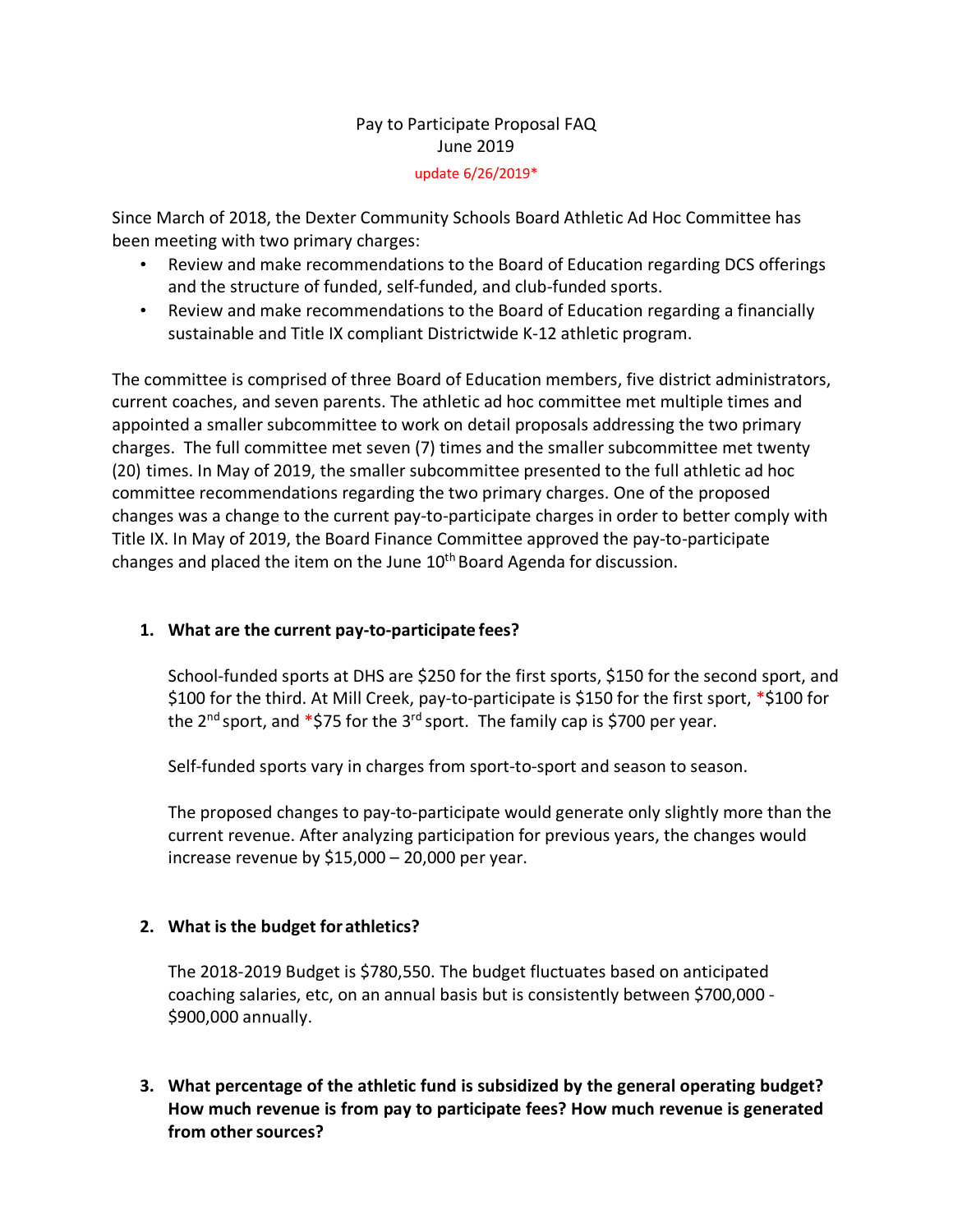In general, the general operating budget subsidizes approximately 60%-70% of the total athletic budget. For example, the athletic budget is generally between \$700,000 - \$900,000 annually. Pay-to-participate fees generated \$204,350 in 2017-2018. In addition, gate admission for 2017-2018 generated \$81,632 (minus MHSAA event hosting fees) plus \$6290 in season passes. This required close to a \$500,000 subsidy for athletics in 2017-2018 from general fund. 2018-2019 numbers are not yet finalized as the school year is just wrapping up.

## **4. How many middle and high school students participate in DCS athletics?**

In 2015-2016, \*588 students participated in Mill Creek or DHS athletics. In 2016-2017, \*617 students participated in Mill Creek or DHS athletics. In 2018-2019, 689 students participated in high school athletics. The numbers reflect a combination of more interest in athletics and improved coordination of numbers between school-funded and self-funded sports. The numbers include both self-funded and school-funded sports.

In 2018-2019, 425 students played at least one sport, 238 played at least two sports, and 26 played three sports at DHS. These numbers include both school-funded and selffunded athletes.

## **5. What costs are paid by the athletic budget?**

The Athletic Budget pays for the cost of the Athletic Director, Secretary, Coaching Salaries, officials, transportation (when available), game workers, athletic trainer, training supplies, entry/tournament fees, and equipment/uniforms (only when necessary). The budget generally does not pay for equipment or uniforms. We only purchase those items when there is a definite need due to no other funding source.

#### **6. What costs are teams paying for outside of the athletic budget?**

This varies by team and whether or not the sport is self-funded or school-funded. In general, teams fund-raise or ask for funds for uniforms, equipment, and clothing for the student-athletes. Some teams collect money to fund food for the students before and/or after games. These decisions vary by sport/team and are usually determined by coaches and players.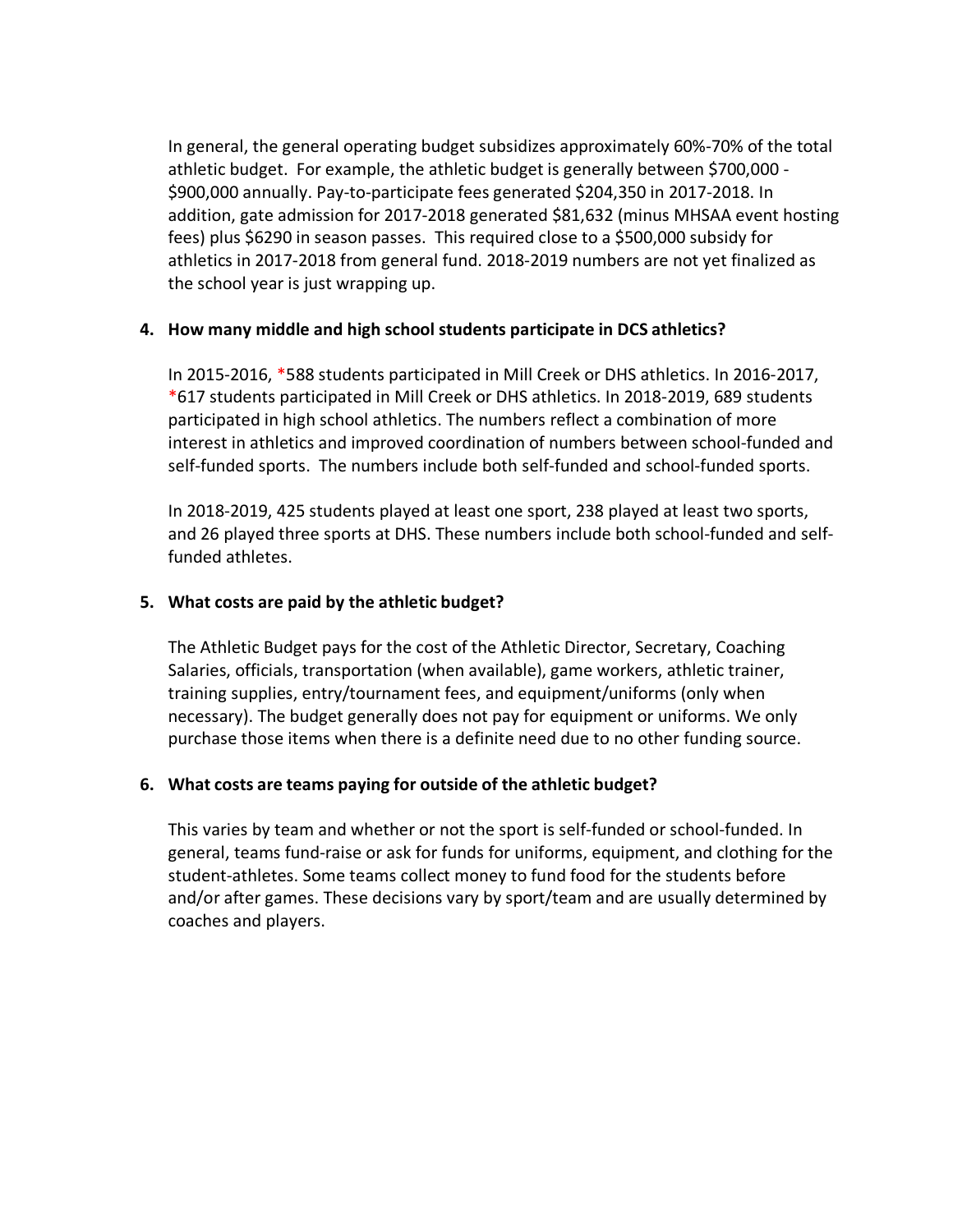## **7. What is the percentage of general fund subsidy compared to other schools in the conference?**

This varies by year and is not surveyed annually. The last time we collected the data was in 2016-2017 where DCS subsidized athletics by 63%. The subsidies generally are between 60% - 89% based on schools in our conference.

## **8. How does the proposed pay-to-participate fee compare to other districts?**

Our current pay-to-participate high school fees are a graduated system of \$250 for the first sport, \$150 for the second sport, and \$100 for the third sport. After analyzing the prior years' participation and revenue, the athletic committee recommended \$250 per sport or \$350 for unlimited sports as the closest intervals to nearly break-even on the revenue generated from pay-to-participate.

The committee recommended the \$250 per sport instead of a graduated system that we currently have because of equity concerns for our student-athletes. For example, if a male student participated in water polo in the fall then swimming in the winter, the family would pay the full cost of the self-funded water polo fees, then \$150 for swimming because it is the second sport. If a female student participated in swimming in the fall then water polo in the spring, the family would pay \$250 for swimming then full cost of the self-funded water polo fees. This creates equity issues between our sports.

Some schools in our conference have no pay-to-participate fees for school-funded sports but still have self-funded sports. Others have flat fees and others have graduated systems. Two local examples are Pinckney and Saline. Pinckney charges \$210 per sport plus students pay for the full fees of self-funded sports. Saline charges \$325 for unlimited school-funded sports but students pay the full fees of self-funded sports.

## **9. Which sports are funded and which sports areself-funded?**

School-funded: Girls Cross Country, Boys Cross Country, Girls Golf, Boys Golf, Football, Girls Swimming, Boys Swimming, Girls Tennis, Boys Tennis, Girls Soccer, Boys Soccer, Volleyball, Girls Basketball, Boys Basketball, Wrestling, Softball, Baseball, Girls Track, Boys Track, Sideline Cheer

Self-funded: Girls Water Polo, Boys Water Polo, Hockey, Field Hockey, Girls Lacrosse, Boys Lacrosse, Equestrian, Competitive Cheer, Freshman Baseball